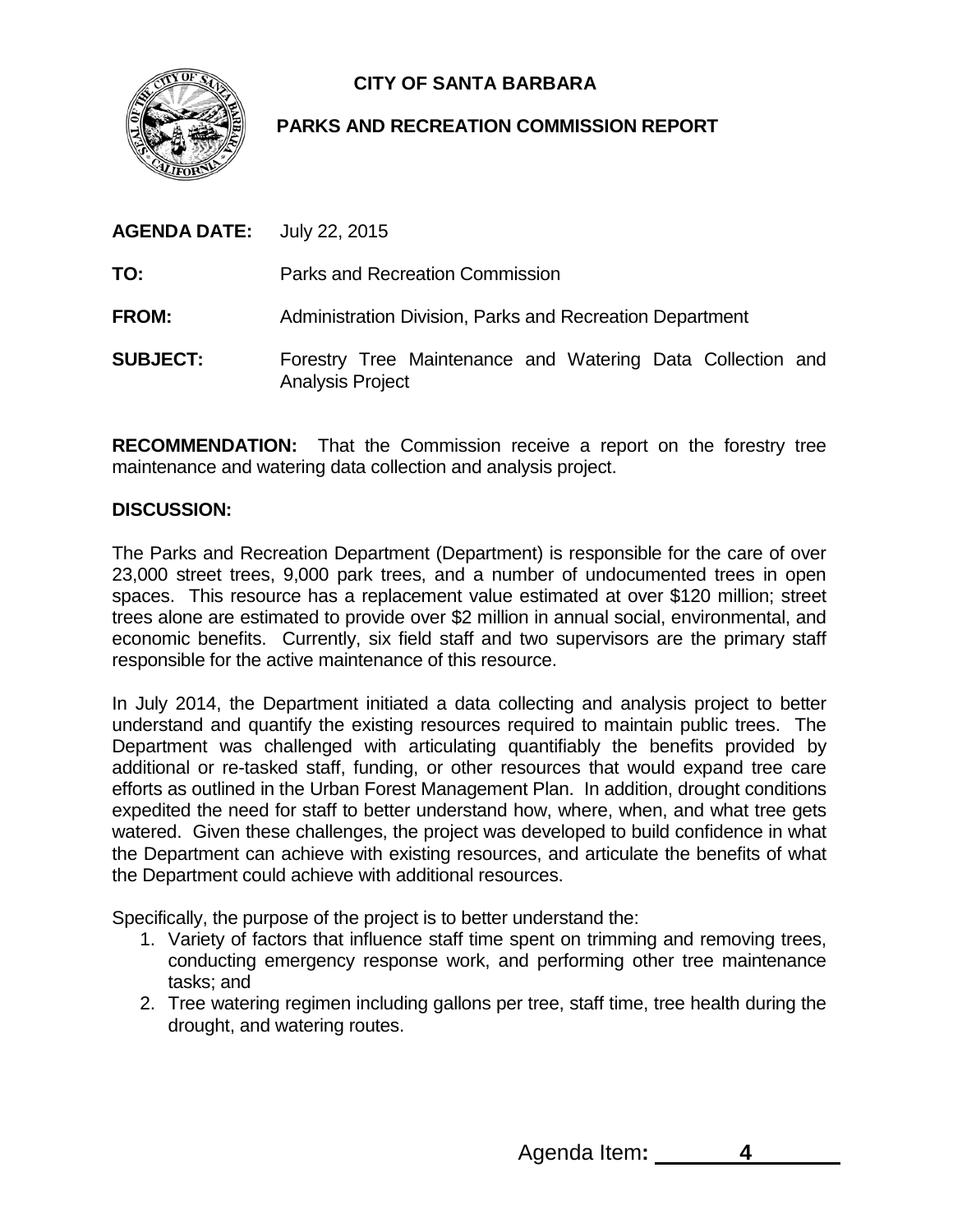## **Methods**

To acquire the data, data sheets were developed for tree maintenance and watering. Forestry field staff played a key role collecting and submitting the information daily while office staff was responsible for data entry into electronic databases and analysis. Data sheets record the following:

*Tree maintenance data sheet*

- Location- address number and street name
- Type of maintenance work- trimming, stump removal, tree removal, emergency work, planting, inspecting, picking up limbs, mulching
- Species of tree- helps determine if species is a factor that influences staff time
- Time on site- measured in minutes and includes only time spent onsite, i.e. excludes travel time.
- Number of staff- time on site multiplied by number of staff provides an accurate assessment of actual staff time to complete the work
- Diameter of tree- allows analysis of tree size as a factor that may influence time spent on site
- Additional factors of complexity- factors that contribute to the difficulty of the work and indicated as a number where:
	- $\circ$  0 = nothing to inhibit work, no factors, the site is open
	- o 1= normal conditions exist including cars/permanent structures
	- o 2= added factors exist: light posts, signs and/or active pedestrians
	- o 3= extremely busy location: corner, heavy pedestrian or car traffic and/or access to tree very limited
- Comments- space to record additional information necessary to understand a particular situation

*Tree watering data sheets*

- Location- street number and address
- Tree species- helps determine if species is a factor that influences staff time
- Additional Work performed- staking, mulching, light pruning, or basin improvements
- Time on site- measured in minutes
- Number of staff- time on site multiplied by number of staff provides documents actual staff time to complete the work
- Gallons used- water meters were installed to determine gallons used per tree
- Category of tree watered- indicated as young, historic, mature parkway, park tree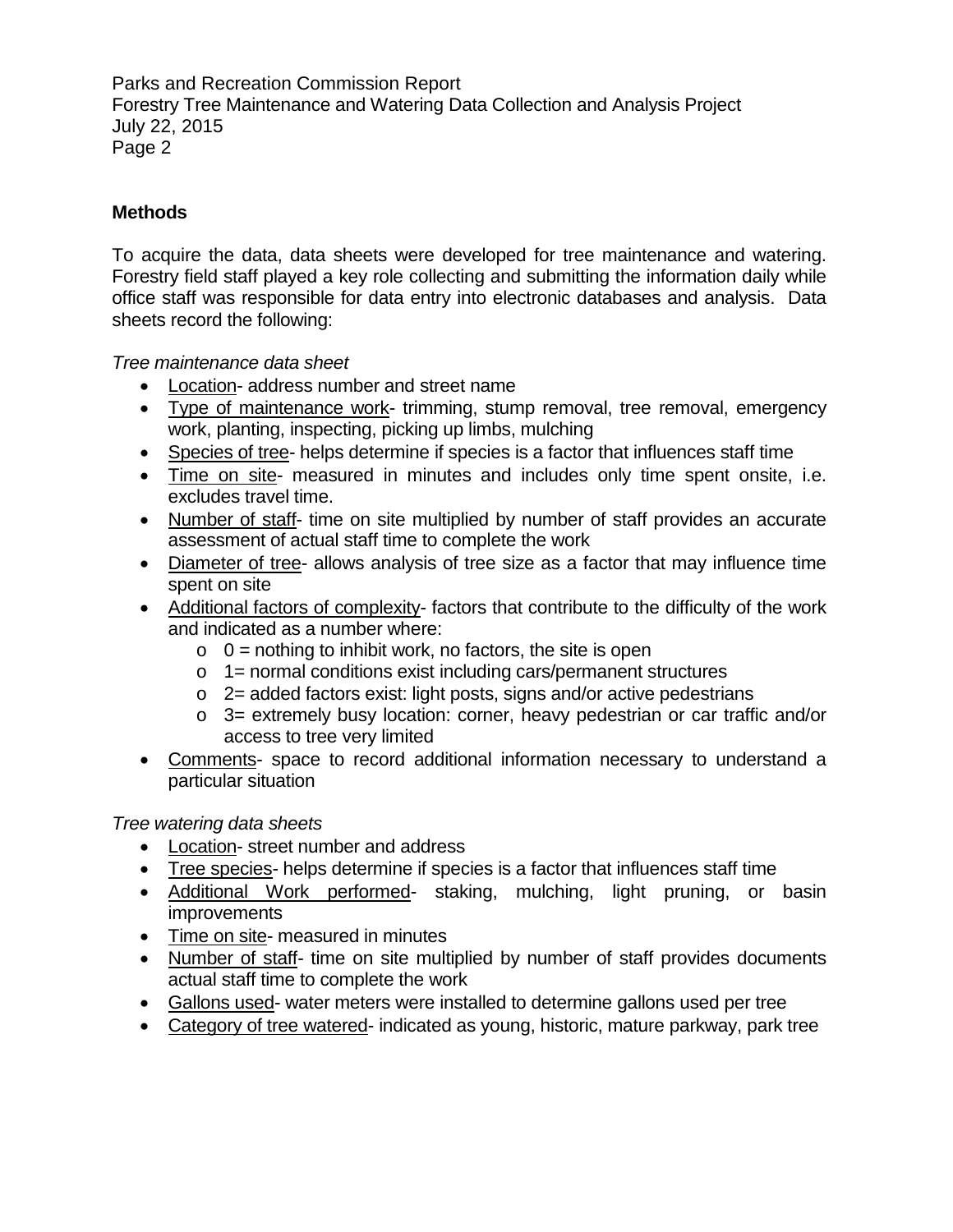- Tree health score- helps determine tree health and watering needs:
	- $\circ$  1 = excellent, stop or taper off watering
	- o 2= good, but keep watering
	- $\circ$  3= poor, continue watering
	- $\circ$  4= needs removal

### **Results**

### Tree Maintenance

Table 1 illustrates the type of information garnered from the data. Over the course of Fiscal Year 2015 (FY15), over 5,500 trees (460 trees/month) were worked on in varying capacities including: trimming, removal, stump removal, tree and stump removal, emergency response, planting, and other tasks such as picking up limbs/fronds and tree inspections. As is illustrated, trimming represents 87% of staff total work load, and consumes 74% of total staff time, with an overall average time of 1 hour to trim a tree. Tree and stump removal, which is less than 1% of overall staff work, represents 4% of total staff time and on average takes upwards of  $20^1$  $20^1$  hours per tree. Similarly, emergency work represents 1% of total workload, consumes 4% of staff time and averages 5 hours per occurrence. Emergency work typically includes large broken limbs and fallen trees. Staff response is often critical for public safety but diverts them away from planned work. Understanding these standard times allows staff to set targets, plan effective workloads within logical time frames and explain variances given unanticipated emergency work and/or tree removals.

Table 1 below includes the overall average time to trim, remove trees or perform emergency work, regardless of size or complexity. However, complexity factors allow staff to further analyze tree work. Cars, pedestrians, utilities, traffic, infrastructure, houses and buildings all add to the difficulty of accessibility and safety when it comes to tree work. Combining complexity with the size of the tree establishes a standard time for various work categories. For example, a young tree of "0" complexity may take 37 minutes, while a large, mature tree at a "3" complexity takes nearly 6 ½ hours. Understanding these factors further helps staff better plan and organize workloads and provide a safe environment while still getting the job done. In addition, this information will be utilized as a tool to compare staff work against contracted services.

<span id="page-2-0"></span> $\overline{a}$  $1$  Tree and stump removal during the data collection period included 13 trees, some of which were large historic trees located on a busy streets. More data in this work category is needed to have confidence in a standard time.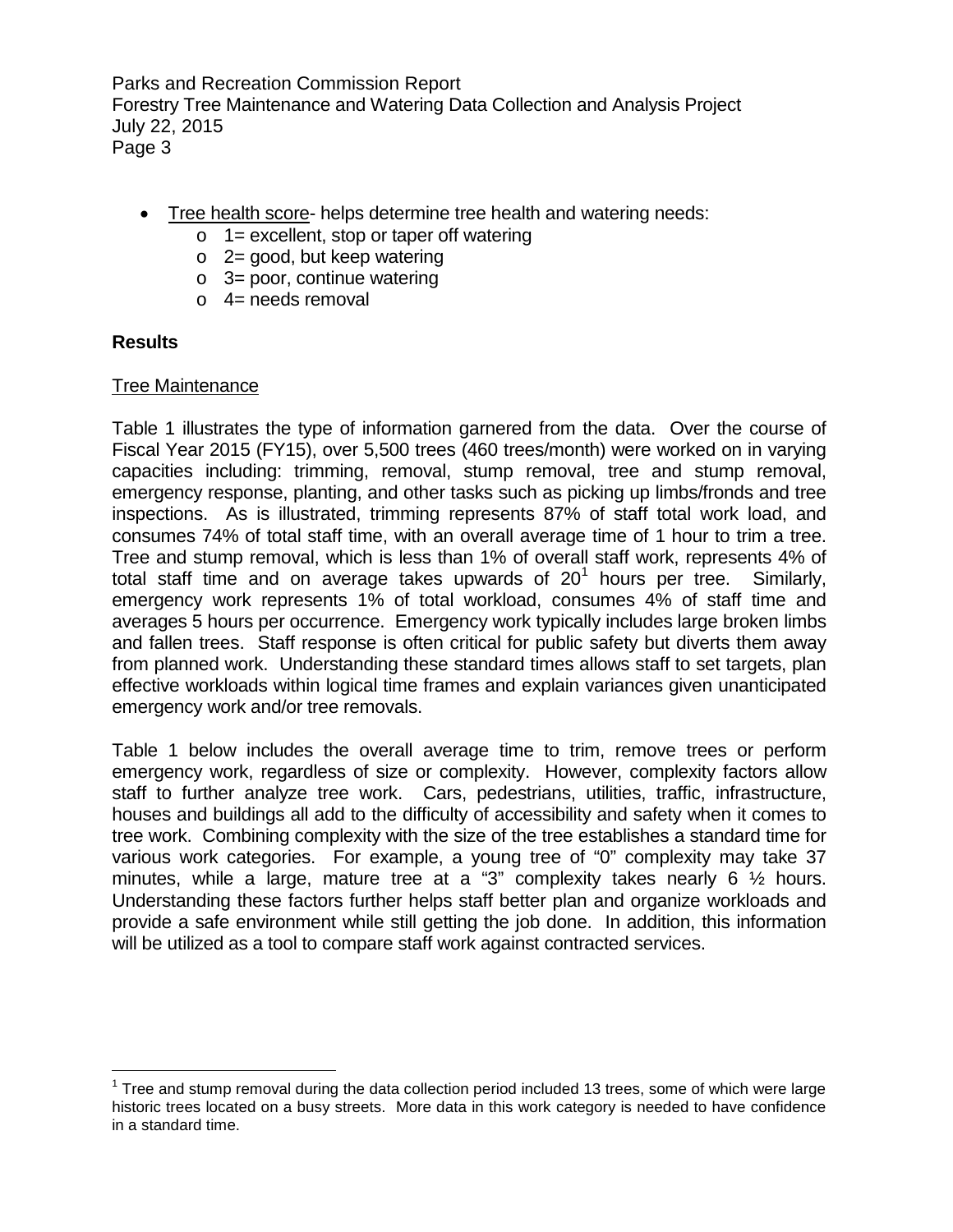| <b>Work Category</b>         | <b>Count of</b><br><b>Trees by</b><br><b>Work</b><br><b>Category</b> | <b>Tree Work</b><br>as<br><b>Percentage</b><br>of Total<br><b>Work</b> | <b>Staff</b><br><b>Time</b><br>(hrs.) | <b>Percentage</b><br>of Total<br><b>Time</b> | <b>Average</b><br><b>Time spent</b><br>per Tree*<br>(hrs.) |
|------------------------------|----------------------------------------------------------------------|------------------------------------------------------------------------|---------------------------------------|----------------------------------------------|------------------------------------------------------------|
| Trim                         | 4809                                                                 | 87%                                                                    | 5156                                  | 74%                                          |                                                            |
| Removal                      | 162                                                                  | 3%                                                                     | 653                                   | 9%                                           | 4                                                          |
| <b>Remove Stump</b>          | 125                                                                  | 2%                                                                     | 214                                   | 3%                                           | $\overline{2}$                                             |
| Remove Tree<br>and Stump     | 13                                                                   | $1\%$                                                                  | 266                                   | 4%                                           | 20                                                         |
| Emergency                    | 60                                                                   | 1%                                                                     | 291                                   | 4%                                           | 5                                                          |
| Plant                        | 3                                                                    | $1\%$                                                                  | 7                                     | $< 1\%$                                      | $\overline{2}$                                             |
| <b>Inspect or Pick</b><br>up |                                                                      |                                                                        |                                       |                                              |                                                            |
| Limbs/Fronds                 | 245                                                                  | 4%                                                                     | 238                                   | 3%                                           |                                                            |
| Other                        | 128                                                                  | 2%                                                                     | 102                                   | 1.5%                                         |                                                            |
| <b>Total</b>                 | 5545                                                                 | 100%                                                                   | 6927                                  | 100%                                         |                                                            |

\*This time provides the overall average taking into account various sizes and complexities, such that a general statement can be made.

#### Tree Watering

Table 2 provides a summary of tree watering information gathered over the past year. Although the total watering is over 6,400, the actual number of trees watered is roughly 3,000 (47%) due to some trees receiving more frequent watering. Young and historic trees are the primary trees being watered and have consumed 93% of total water applied, yet tree watering only represents approximately 0.3% of total Department water use. The number of trees staff is able to water per month is influenced by two primary factors: 1) the number of large trees being watered as they take more water and more time to apply the water, and 2) staff and resources available to apply water. During the data collection period, staff was able to identify areas that reduced staff time while still meeting watering objectives. This led to the installation of approximately 250 gator bags on young trees throughout the City and 56 irricades along East Anapamu Street to support most of the Italian Stone Pines. In doing so, there has been a 38% reduction in staff time needed to water trees with gator bags and a 77% reduction in staff time to water the Italian Stone Pines being serviced by irricades.

Although not shown in the table, tree health is recorded as part of the project and helps determine the level of care and watering needed for young tree establishment as well as removal of dead trees.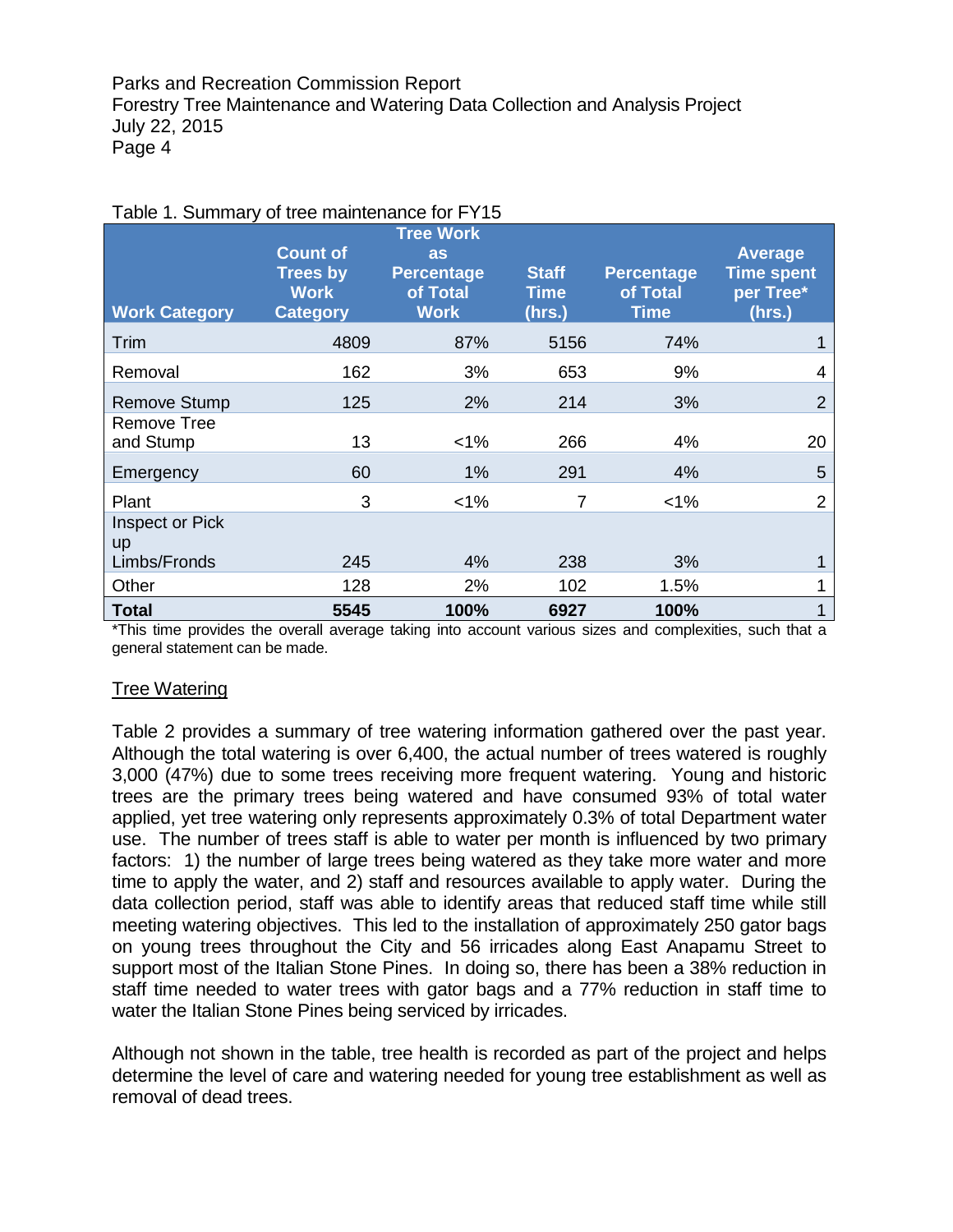| <b>Tree Watered</b>                     | <b>Total Number</b><br>of Waterings* | Sum of<br>Usage (gal.) | Average Usage<br>per Tree (gal.) | Average of<br><b>Total Staff Time</b><br>(min.) |
|-----------------------------------------|--------------------------------------|------------------------|----------------------------------|-------------------------------------------------|
| Young tree<br>(no gator bag)            | 4,020                                | 84,831                 | 23                               | 21                                              |
| Young tree<br>(with gator<br>bag)       | 975                                  | 14,781                 | 15                               | 13                                              |
| <b>Historic trees</b><br>(no irricades) | 435                                  | 43,394                 | 105                              | 71                                              |
| <b>Irricades</b>                        | 462                                  | 57,311                 | 124                              | 16                                              |
| <b>Mature</b><br>parkway                | 181                                  | 7,346                  | 41                               | 17                                              |
| Median                                  | 185                                  | 2,271                  | 15                               | 10                                              |
| Park                                    | 111                                  | 5,429                  | 50                               | 23                                              |
| <b>Not</b><br>Categorized               | 69                                   | 2,881                  | 61                               | 19                                              |
| <b>Total</b>                            | 6,438                                | 218,244                | 36                               | 22                                              |

#### Table 2. Summary of Tree Watering in FY15

\*Total number of waterings includes a single tree, gator bag, historic tree or irricade receiving water more than once. For example, 56 irricades have been watered approximately 8 times.

### **Analysis**

The acquisition and analysis of this data provides staff with the confidence to what is achieved now with existing resources, and what may be needed in the future to expand tree care efforts. Specifically, this information helps:

- Inform annual tree maintenance plans.
- Illustrate costs associated with tree care and watering.
- Serve as a tool to analyze contract negotiations with outside tree care companies.
- Develop management strategies and additional resources to extend tree care capacity.
- Advocate for and allocate funding toward Urban Forest Management Plan objectives and tree care during the drought.

Current capacity for tree maintenance with five designated staff average 462 trees per month. It is anticipated that with additional staff a number of objectives could be achieved, including: planting, additional trimming, water delivery, and special projects. Similarly, on average 1.5 designated watering staff now achieves 500 trees/month. With an additional water truck and staff member, the Department could achieve a more stable watering regimen to young trees still establishing, plus expand watering to trees not currently receiving water such as those in parks or mature trees along streets.